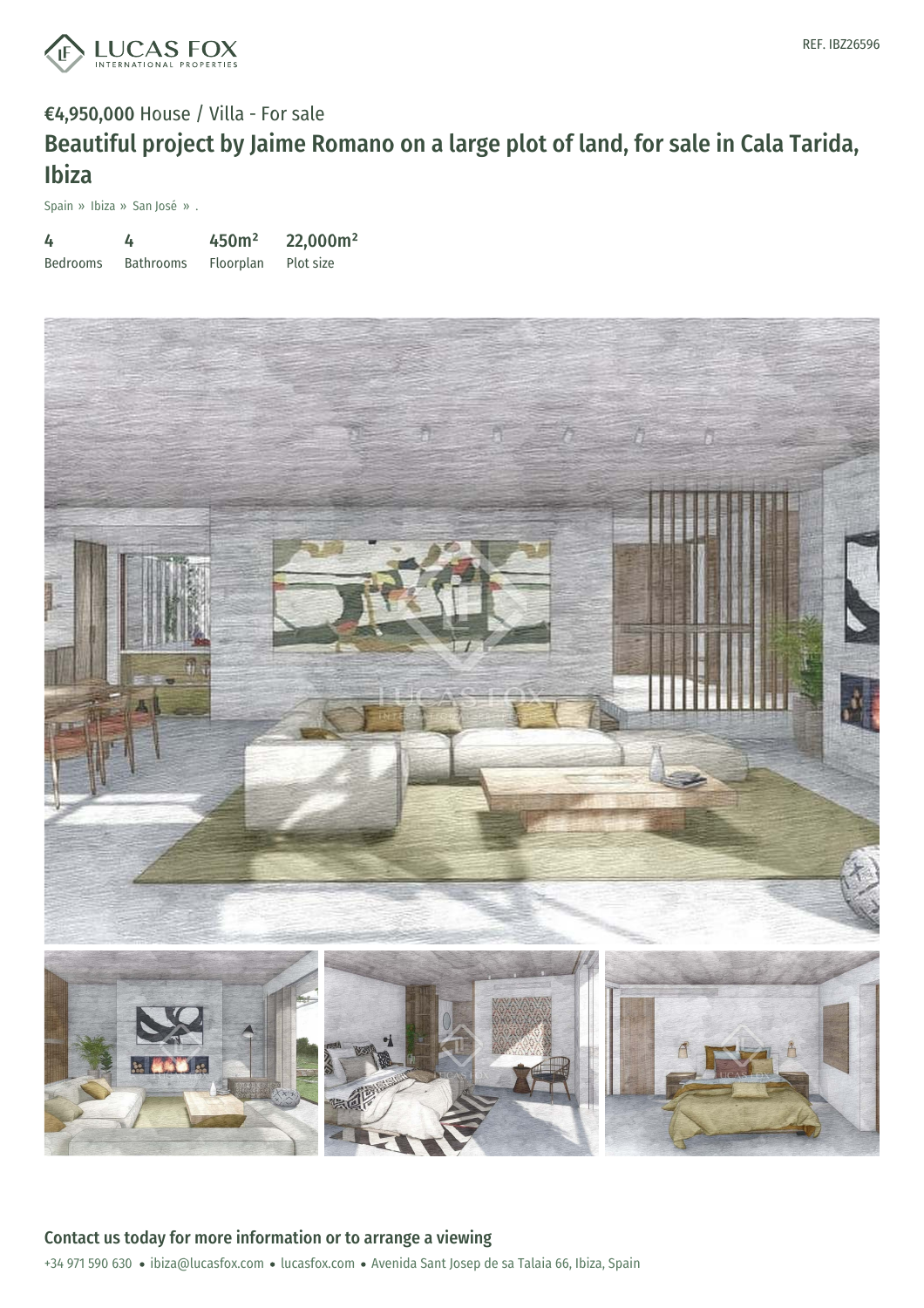

## €4,950,000 House / Villa - For sale Beautiful project by Jaime Romano on a large plot of land, for sale in Cala Tarida, Ibiza

Spain » Ibiza » San José » .

4 Bedrooms 4 Bathrooms Floorplan 450m² 22,000m² Plot size

**OVERVIEW** 

## Beautifully designed 4-bedroom villa in a natural setting, walking distance to Cala Tarida beach, Ibiza.

We are proud to present this state-of-the-art villa by the world famous architect, Jaime Romano's studio located on a beautiful 22,000 square metre wooded area, 5 minutes away from Cala Tarida beach.

The property consists of a concrete structure with wooden elements, beautiful contemporary design, with 4 en-suite bedrooms and a large living space opening to outdoor chill-out areas and an inviting swimming pool.

Perfect as a family home or as a second residence, the "Es Rasus" villa finds itself in a peaceful leafy setting, with a partial sea view and easy access to one of the most beautiful white sand beaches of Ibiza. Also, its west orientation maximises the sun and light exposition.

There is still possibility to your personal touch through interior design and finishes.

This project is fully authorised, building works starting march 2022, and completion expected in Sept 2023



[lucasfox.com/go/ibz26596](https://www.lucasfox.com/go/ibz26596)

Sea views, Garden, Swimming pool, Terrace, Natural light, Parking, Air conditioning, Barbecue, Built-in wardrobes, Chill out area, Domotic system, Double glazing, Equipped Kitchen, Exterior, Heating, New build, Views